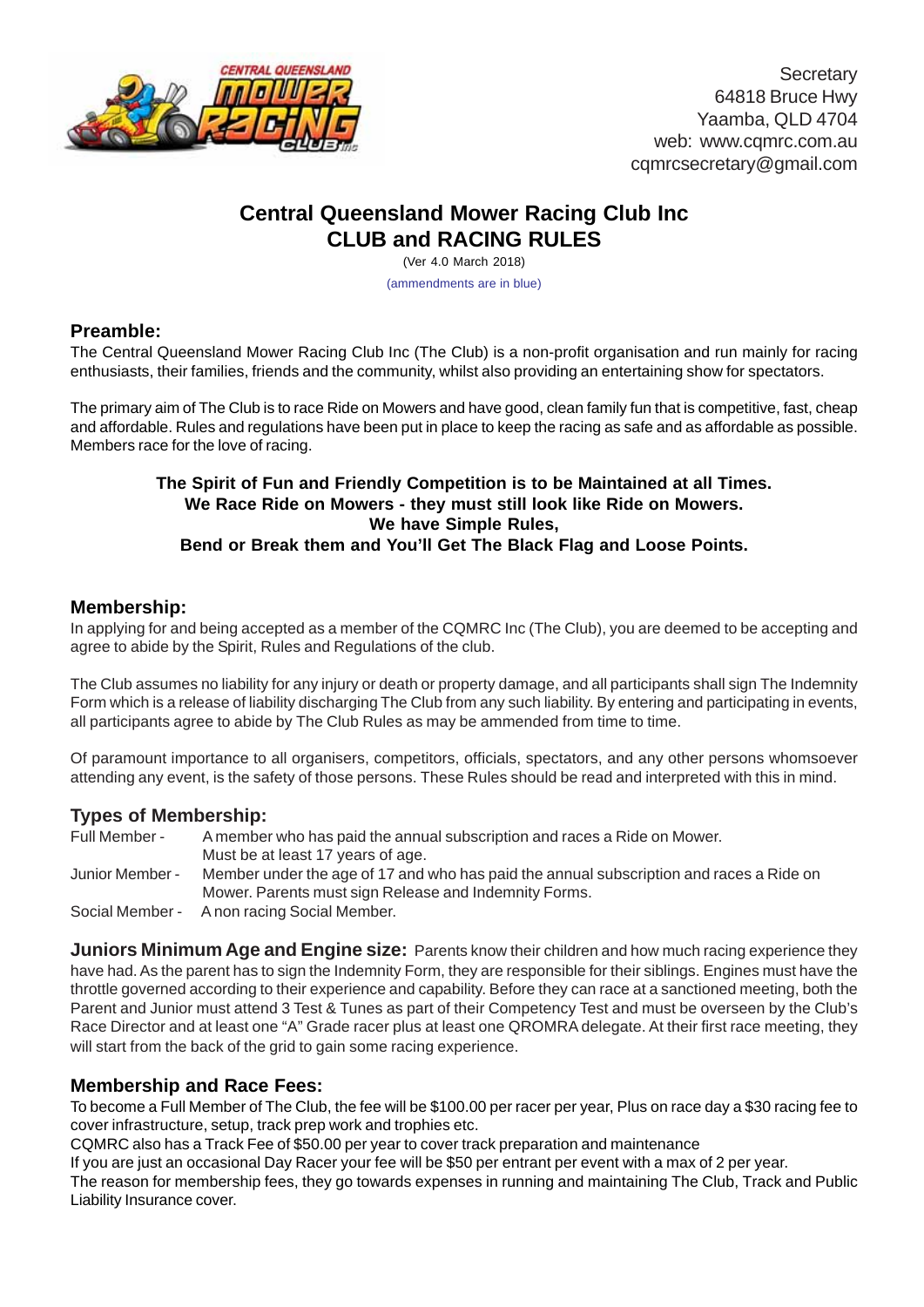# **Competition Regulations:**

No Competitors, Pit crew, Volunteers or Race Officials who have consumed alcohol on the day may particitate at Race Meetings, Demos or Show Events. No alcohol is allowed in the pit area until after the last race or any other on-track activity. No illegal drugs or controlled substances shall be tolerated on the track premises at any time. Violation will result in disqualification and loss of points.

All on-track and competition (i.e. non-technical) issues must be raised with the Race Steward and Race Director in a calm and friendly manner. Yelling and ranting on will not be tolerated under any circumstances

Any technical issues specification issues should be raised with the Scrutineer and Race Director.

The driver is responsible for the behaviour of his/her guests and pit crew at all times, even while on the track Unauthorised persons or pets are not allowed onto the track or into the pits at any time.

If entry numbers are insufficient for any class, the organisers reserve the right to combine it with another class.

#### **Racing Numbers:**

When applying for membership, request the number you would prefer. If that number is available, it will be registered to you. If not, you will be required to chose another.

It is compulsory for your mower to have a number with a letter stipulating which club you are from, for example

10 CQ= Central Queensland 10 SC= Sunshine Coast  $10 B =$ Bundaberg  $10 M$  = Marybourgh

 $10$  IP = Ipswich

These numbers must be at least 70mm in height and clearly visible either side of your mower and where possible at the front and rear as well

Please note that if your numbers are too small, not in the correct position or not clearly visible, you will run the risk of not getting any points for your efforts

#### **Requirements:**

All racers are requested to be at the track at least one hour before racing commences. This gives ample time for scrutineering and entering formalities to be completed so that racing starts on time.

On race day, no one races until they have paid their race fee and any outstanding membership fees owing.

When paid in full and scrutineering completed, each driver gets a green initialled sticker for the front of their mower and you are obliged to ensure it is visible on the day of racing.

The green sticker will be initialled by the person designated to accept these fees on the day, to avoid any racers entering the track without paying.

A drivers briefing is compulsory prior to commencement of every new race meeting. All drivers must attend this briefing or be black flagged before their first race event begins

#### **Flags:**

**Green Flag** - Held steady, prepare for race start. When waved, Starts the race

**Green Flag** - During the race, Indicates a clear open track - Mow On!!!

**Yellow Flag** - Caution - Slow down. Indicates a possible accident, you must slow down, do not pass anybody, you can close up to the racer in front of you and circulate until you are given the green flag.

**Red Flag** – Indicates a serious accident, stop racing immediately and await instructions.

**Black Flag Furled/pointed** - The competitor pointed at is being given a warning

**Black Flag Unfurled/Waved** – Indicates that you are breaching the rules and MUST pull off the track to a safe position and stop your machine. You can return to the pits at the end of the race.

Black Flag Reasons:

If you are seen to be barging or bumping into other racers while racing

If you cut corners and don't re-join the race behind the group you were racing with

If you are driving in a reckless manner risking injury to yourself and others

If you have some part of your mower hanging loose that may be deemed dangerous

There will be no drive through penalties as races are too short and it's too dangerous

## **White flag** - Last lap

**Chequered Flag** - End of race.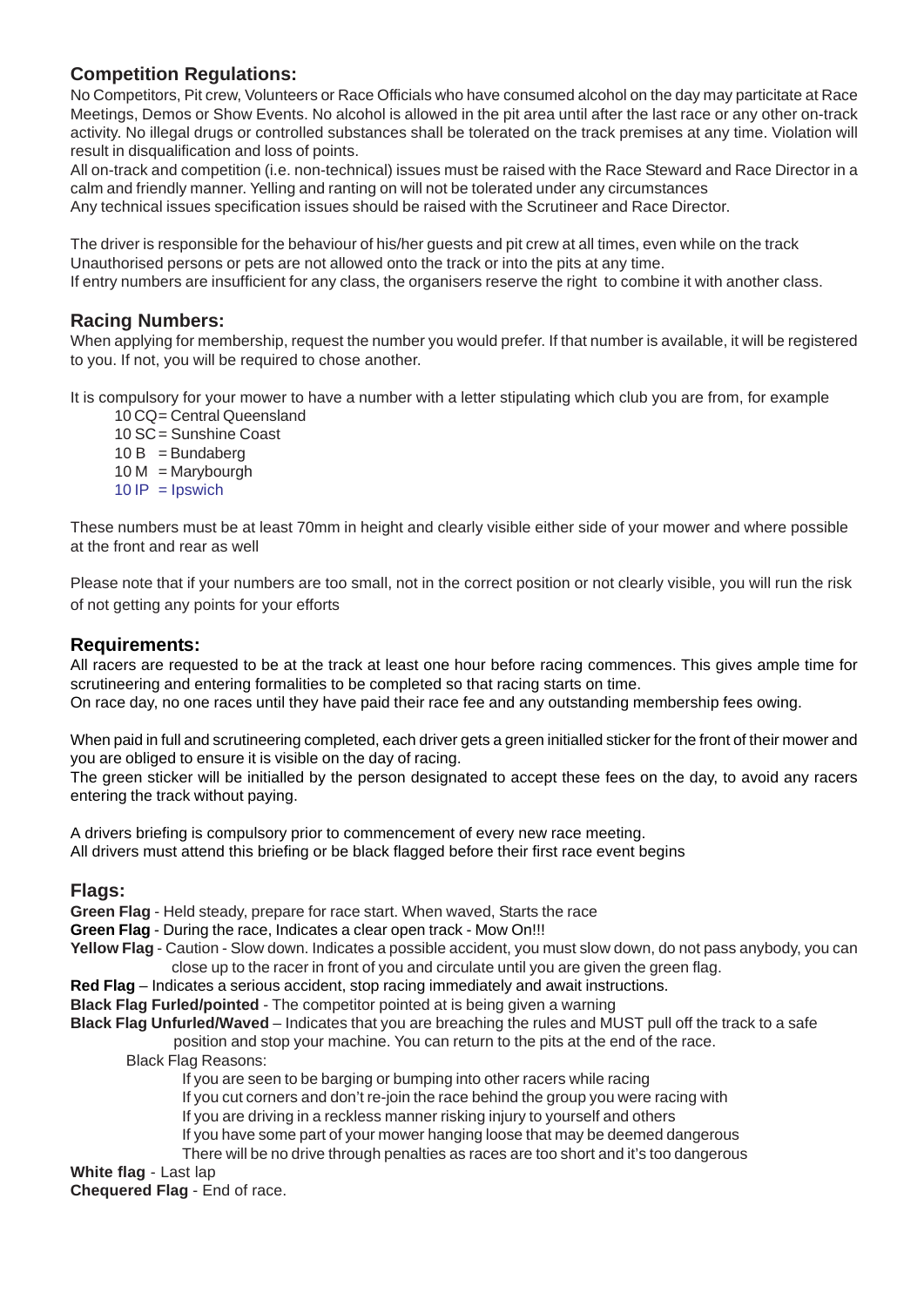## **Pit Rules:**

There will be a designated pit exit and entry at all tracks, you must use these areas correctly.

There will be NO SPEEDING in the pit area, no excuses, you will be excluded from the meet.

The pit area is where every mower racing at each event must be stationed between races, unless you have to do any major repairs to your machine i.e. if you have to take your machine back to your trailer where your main tool kit is.

#### Stricly no reversing your mower anywhere in the pits or track area.

All drivers and mowers racing on the day MUST go to the pit area for scrutineering, entry, race fees, membership/day racer fees and their green stickers at the very start of the day. Late arrivals MUST go to the pit area and await scrutineering, fee payment and green stickers prior to entering the race track

# **Drivers Responsibility:**

All competitors must retain The Spirit of Fun and Friendly Competition.

If a racer short cuts a corner, they cannot gain an un-fair advantage. They should re-enter the track at the position they left it, or, they must wait for the drivers that were in front of them to pass by, then they can re-enter the race in their original position or lower. Failure to do this will result in you being black flagged and loose points.

When slowing down or leaving the track, you MUST raise your hand in the air to signal to other drivers your intention. If a mower breaks down or stops during a race, the first priority is to move it at least 3 metres off the track IMMEDIATELY for the safety of yourself and the other racers. Crew members are not allowed onto the track unless instructed by a race official.

## **Racing Point System:**

The point system will run throughout the year and will be accumulated at the last race of the year The highest amount of points that any driver has accumulated throughout the year regardless of what grade they are in will win the point's cup and the right to carry the No 1 plate into the next season. There will also be a 2nd & 3rd place and plate awarded.

Day Racers will NOT get points until becoming a fully paid up member of CQMRC Inc, but can win a trophy on the day, if there are trophies.

The points given in each grade will be as follows

First Place - 1 Points Second Place - 2 Points Third Place - 3 Points Fourth Place - 4 Points

All other drivers not finisheg the race with get a point for each starter. ie If 6 mowers start and you DNF, you will receive 6 points..

If one driver and their machine appears to be winning by an easy margin on a regular basis in their grade, they will be moved into the next grade above to ensure fair racing for all, points can be carried through to this next grade.

# **Grading:**

The first event at every event will be a 2 or 3 lap time trial, timed from a standing start.

Your lap time will dictate which group you will begin racing in.

Clubs may grade you on the history of your grading instead of running Qualifying Heats..

If it appears that you are winning by a healthy margin and obviously in the wrong grade, you will be moved up to the next group by the designated officials on the day

Groups are as follows...

**Outlaw** Modified A Grade B Grade C Grade D Grade E Grade